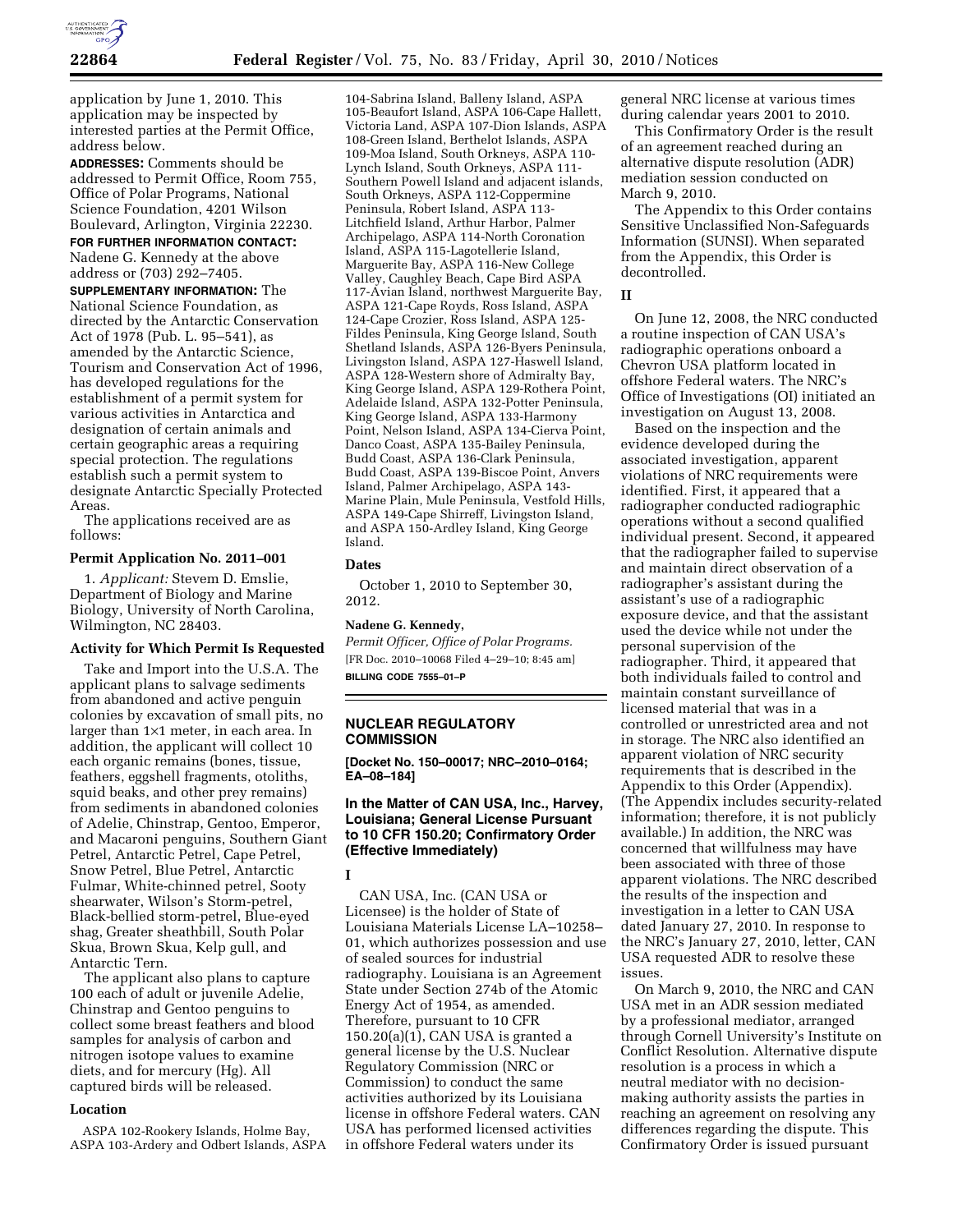to the agreement reached during the ADR process.

### **III**

In response to the NRC's offer, CAN USA requested use of the NRC ADR process to resolve issues associated with the apparent violations identified by the NRC. During that ADR session, a preliminary settlement agreement was reached. The elements of that preliminary agreement are described below, except for those portions of the agreement that include security-related information and, therefore, are not publicly available. The security-related elements of the agreement, as well as those portions of this Confirmatory Order that address those security-related elements, are described in an Appendix to this Confirmatory Order. The following description of the preliminary ADR agreement, and the required actions described in Section V of this Confirmatory Order include references to the Appendix to allow for public release of this Confirmatory Order.

Pursuant to the NRC Office of Enforcement's ADR program, the following are the terms and conditions agreed upon in principle by CAN USA and the NRC relating to NRC Inspection Report 150–00017/2008–001 issued by the NRC to CAN USA on January 27, 2010.

Whereas, the NRC's inspection and investigation conducted between June 12, 2008, and January 27, 2010, identified apparent violations of NRC requirements;

Whereas, the apparent violations involved were:

(1) The failure to have present during radiographic operations a radiographer and at least one other qualified radiographer or an individual who has at a minimum met the requirements of 10 CFR 34.43(c);

(2) The failure to have a radiographer supervise and maintain direct observation of a radiographer's assistant during the assistant's use of a radiographic exposure device;

(3) The failure to control and maintain constant surveillance of licensed material that is in a controlled or unrestricted area and that is not in storage; and

(4) The failure to comply with NRC security-related requirements, as described in the Appendix to this Order.

Whereas, the NRC is concerned that willfulness may be associated with three of the apparent violations above;

Whereas, CAN USA agrees that apparent violations 1–4 did occur, but denies any willfulness was involved;

Whereas, the NRC acknowledges the corrective actions CAN USA has already implemented associated with the apparent violations, which include:

(1) Providing additional training to radiographers, assistant radiographers and trainees;

(2) Implementing a checklist to be reviewed by each radiography crew prior to departing for a temporary job site. The checklist includes:

a. Surveillance and security of exposure devices,

b. A security-related provision that is described in the Appendix to this Order

c. A security-related provision that is described in the Appendix to this Order.

(3) A security-related corrective action that is described in the Appendix to this Order;

(4) Conducting monthly audits of offshore radiographic operations as customer transport allowed; and

(5) Providing more "real-time" notifications of changes in work schedules originally submitted in NRC– 241 forms. These notifications consisted of detailed changes or clarified information via fax or e-mail.

*Whereas,* the NRC is interested in obtaining comprehensive corrective actions by CAN USA that would prevent recurrence of the apparent violations noted above;

*Whereas,* these terms and conditions shall not be binding on either party until memorialized in a Confirmatory Order issued by the NRC to CAN USA relating to this matter;

Therefore, the parties agree to the following terms and conditions:

(1) Within 140 days of the date of the Confirmatory Order, CAN USA will develop, implement and provide training on new and/or revised operating procedures. This training shall be provided to new employees prior to working with licensed material for the first time, and to existing employees. Refresher training will be provided annually (at intervals not to exceed 12 months) thereafter for all employees involved in licensed activities. Records of training materials and course attendees shall be maintained for 5 years. The procedures shall address:

• Use of Radiography Checklist. Use procedures for the ''Radiography Checklist'' prior to departure from the licensee's land-based facilities. Additionally, the radiography crew will complete the checklist after arrival on the offshore facility. A radiography crew member will send documentation of the jobsite review by FAX or other available method to the RSO or another designated CAN USA individual at CAN USA's corporate offices no later than 8 hours after the completion of the checklist.

• Information to offshore "customer." Use of the above checklist shall include a sign-off by the onsite Team Leader (Instructor/Radiographer) attesting that she/he has briefed the offshore facility jobsite sponsor, or other responsible individual on the offshore facility regarding CAN USA's proposed licensed activities.

• A security-related topic that is described in the Appendix to this Order.

• Radiographer's supervisory responsibilities (10 CFR 34.46).

• Security of Licensed Material.

• Potential consequences for wrongdoing.

CAN USA will provide an outline of the training to the NRC for review and approval within 90 days of the date of the Confirmatory Order.

CAN USA will implement the training within 30 days of receipt of the NRC's approval of the training.

(2) CAN USA will provide the following one-time training session(s) to employees involved in licensed activities before these individuals can participate in radiographic operations, until the training program described in Item 1 is implemented.

• Radiography Checklist—The radiography checklist is to be completed prior to departure for offshore jobsites and upon arrival at offshore jobsites.

• A security-related training session that is described in the Appendix to this Order.

(3) CAN USA will develop, implement, and provide training on a procedure for additional oversight of radiography crews on offshore facilities. The RSO or another independent individual with audit and radiography experience, as designated by the RSO, must conduct the audits. Audits must be unannounced (by the Licensee) and conducted during actual industrial radiographic operations on an offshore facility. Offshore audit requirements and audit frequency will be included in the procedure.

(4) CAN USA will provide an outline of the procedure for additional oversight of radiography crews working on offshore facilities to the NRC for review and approval prior to conducting any such audit.

CAN USA will audit each individual involved in radiographic operations on offshore platforms between March 10, 2010 and September 30, 2011.

Audit records will contain, at a minimum, the following information:

• Date of audit.

• Name of person(s) who conducted the audit.

• Names of persons contacted by the auditor(s).

• Areas audited.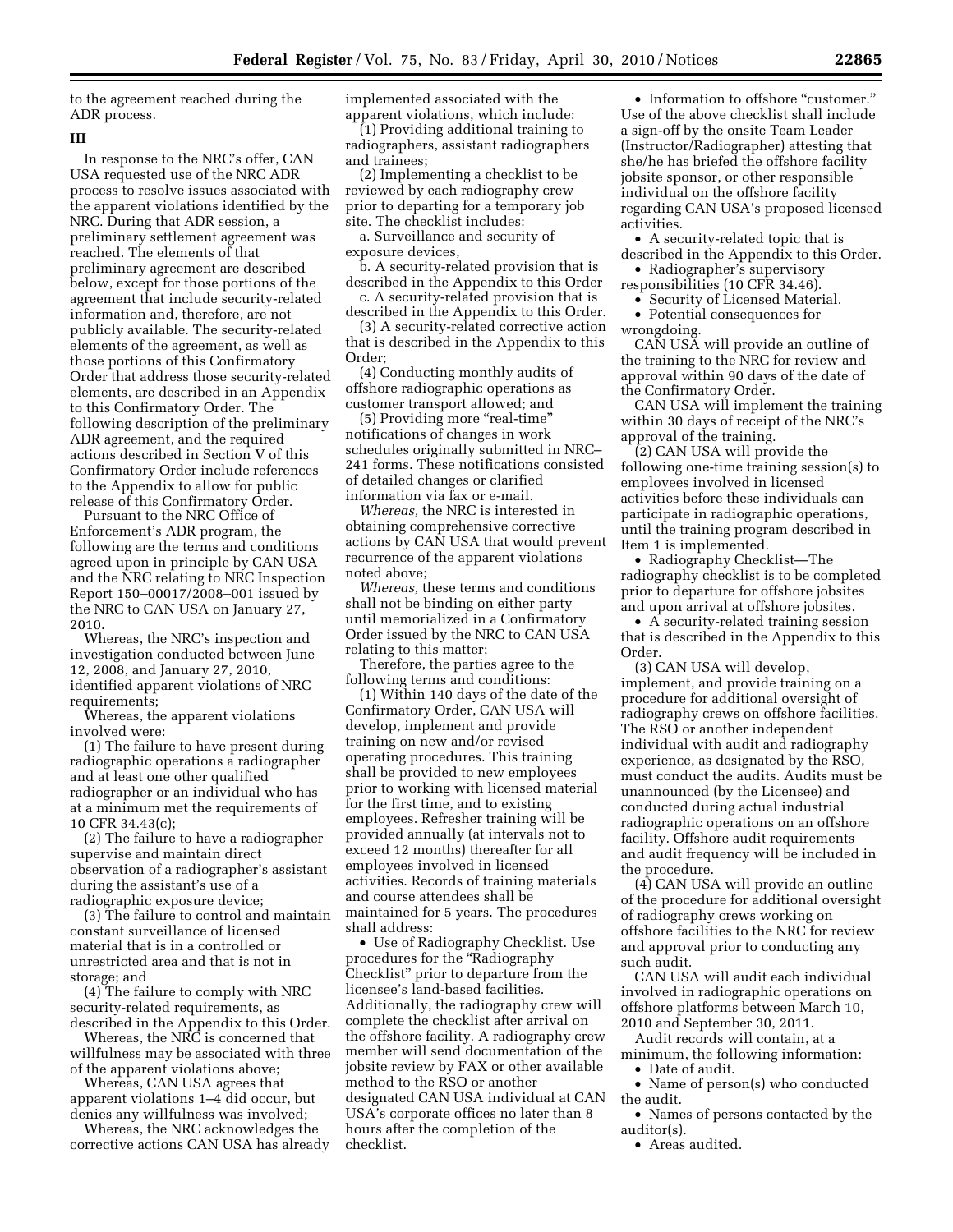• Audit findings.

For the years 2010–2014, CAN USA shall send a copy of its audit results to the Director, Division of Nuclear Materials Safety, U.S. NRC, Region IV, within 30 days of the completion of each audit.

(5) CAN USA will pursue development and implementation of a written agreement with the Owner/ Operator of offshore facilities prior to conducting radiographic operations on those facilities. In general, this agreement will include:

• A person may not attempt to hinder the conduct of radiographic operations and response to incidents occurring in accordance with 10 CFR part 34 and the requirements of the NRC general license granted pursuant to 10 CFR 150.20;

• A security-related provision that is described in the Appendix to this Order; and

• The employing customer or operator will facilitate direct CAN USA oversight (company audits) of radiography personnel on the operator's facilities.

Appropriate CAN USA management, the RSO, or the Team Leader (Instructor/Radiographer) on the offshore facility will provide a copy of the agreement to the jobsite sponsor.

CAN USA will provide a boilerplate agreement to the NRC for review and approval within 90 days of the date of the Confirmatory Order.

Within 30 days of receipt of the NRC's approval of the boilerplate, CAN USA will implement the use of the agreement. If an Owner/Operator does not accept the agreement, CAN USA will document the refusal to accept the agreement and the Owner/Operator's reason for the refusal.

(6) In consideration of the above actions on the part of CAN USA, the NRC agrees to limit the civil penalty amount in this enforcement action to \$7,000. Accordingly, within 60 days of the date of the Confirmatory Order, CAN USA shall pay the civil penalty of \$7,000 in accordance with NUREG/BR– 0254 and submit to the Director, Office of Enforcement, U.S. Nuclear Regulatory Commission, Washington, DC 20555, a statement indicating when and by what method payment was made. CAN USA will provide a copy of said statement to the Regional Administrator, NRC Region IV.

(7) The NRC agrees not to pursue any further enforcement action in connection with NRC Inspection Report 150–00017/08–001, issued by the NRC to CAN USA on January 27, 2010.

(8) Apparent violations in this matter will, however, be considered as previous enforcement for the purposes

of assessing potential future enforcement action civil penalty assessments in accordance with Section VI.C. of the Enforcement Policy.

(9) The NRC will consider the resulting Confirmatory Order for any assessment of CAN USA's performance, as appropriate.

On April 12, 2010, CAN USA consented to issuing this Confirmatory Order with the commitments as described in Section V below. The Licensee further agreed that this Confirmatory Order is to be effective upon issuance and that it has waived its right to a hearing.

#### **IV**

Since the Licensee has agreed to take additional actions to address NRC concerns, as set forth in Item III above, the NRC has concluded that its concerns can be resolved through issuance of this Confirmatory Order.

I find that the Licensee's commitments as set forth in Section V are acceptable and necessary and conclude that with these commitments the public health and safety are reasonably assured. In view of the foregoing, I have determined that public health and safety require that the Licensee's commitments be confirmed by this Confirmatory Order. Based on the above and the Licensee's consent, this Confirmatory Order is immediately effective upon issuance.

# **V**

Accordingly, pursuant to Sections 81, 161b, 161i, 161o, 182 and 186 of the Atomic Energy Act of 1954, as amended, and the Commission's regulations in 10 CFR 2.202 and 10 CFR parts 20, 30, 34, and 150, *it is hereby ordered,* effective immediately, that:

(1) Within 140 days of the date of this Confirmatory Order, CAN USA will develop, implement and provide training on new and/or revised operating procedures. This training shall be provided to new employees prior to working with licensed material for the first time, and to existing employees. Refresher training will be provided annually (at intervals not to exceed 12 months) thereafter for all employees involved in licensed activities. Records of training materials and course attendees shall be maintained for 5 years. The procedures shall address:

• Use of Radiography Checklist. Use procedures for the ''Radiography Checklist'' prior to departure from the licensee's land-based facilities. Additionally, the radiography crew will complete the checklist after arrival on the offshore facility. A radiography crew

member will send documentation of the jobsite review by FAX or other available method to the RSO or another designated CAN USA individual at CAN USA's corporate offices no later than 8 hours after the completion of the checklist.

• Information to offshore "customer." Use of the above checklist shall include a sign-off by the onsite Team Leader (Instructor/Radiographer) attesting that s/he has briefed the offshore facility jobsite sponsor, or other responsible individual on the offshore facility regarding CAN USA's proposed licensed activities.

• A security-related topic that is described in the Appendix to this Order.

• Radiographer's supervisory responsibilities (10 CFR 34.46).

• Security of Licensed Material.

• Potential consequences for wrongdoing.

CAN USA will provide an outline of the training to the NRC for review and approval within 90 days of the date of this Confirmatory Order. CAN USA will implement the training within 30 days of receipt of the NRC's approval of the training.

(2) CAN USA will provide the following one-time training session(s) to employees involved in licensed activities before these individuals can participate in radiographic operations, until the training program in Item 1 is implemented.

• Radiography Checklist—The radiography checklist is to be completed prior to departure for offshore jobsites and upon arrival at offshore jobsites.

• A security-related training session that is described in the Appendix to this Order.

(3) CAN USA will develop, implement, and provide training on a procedure for additional oversight of radiography crews on offshore facilities. The RSO or another independent individual with audit and radiography experience, as designated by the RSO, must conduct the audits. Audits must be unannounced (by the Licensee) and conducted during actual industrial radiographic operations on an offshore facility. Offshore audit requirements and audit frequency will be included in the procedure.

(4) CAN USA will provide an outline of the procedure for additional oversight of radiography crews working on offshore facilities to the NRC for review and approval prior to conducting any such audit.

CAN USA will audit each individual involved in radiographic operations on offshore platforms between March 10, 2010 and September 30, 2011.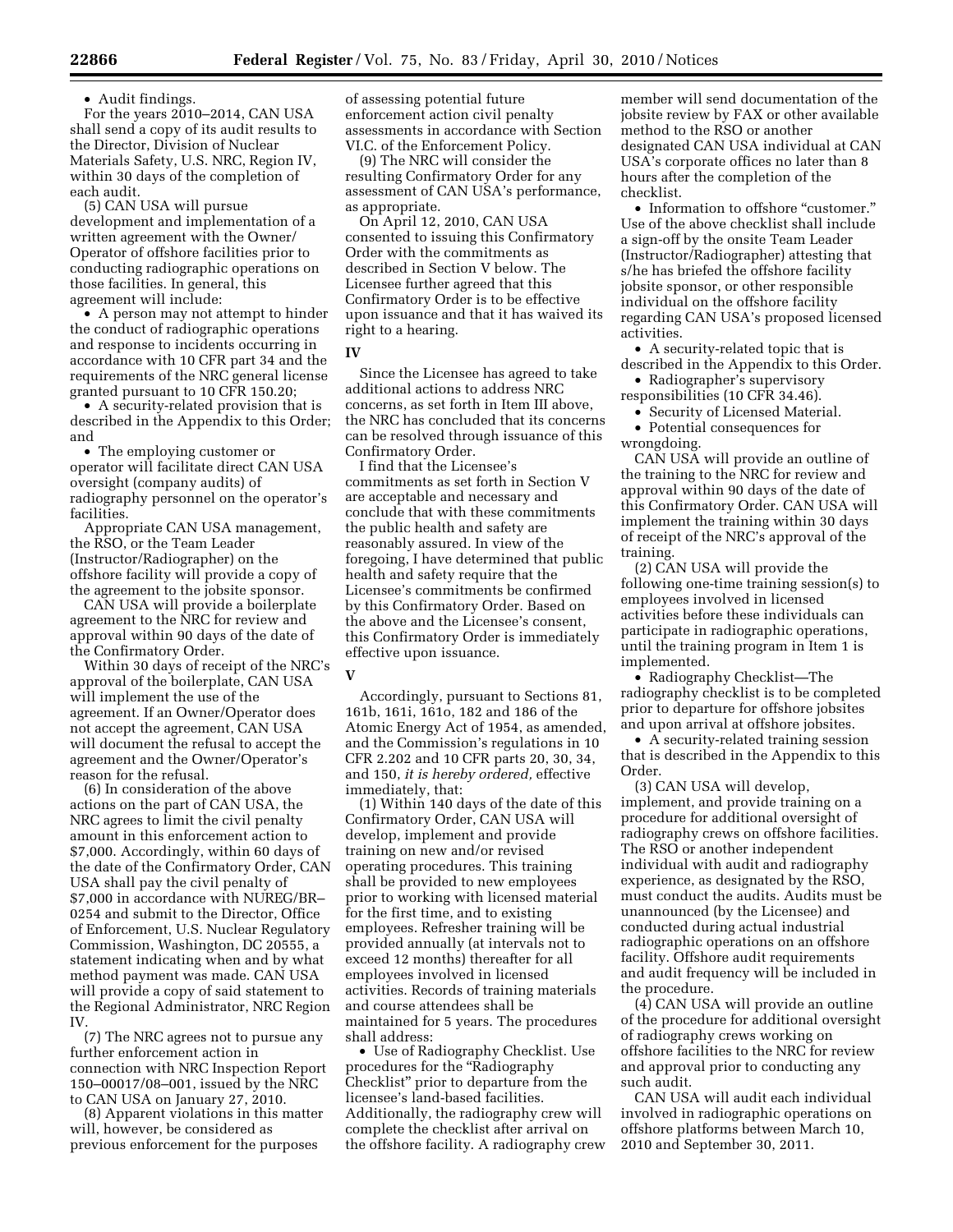Audit records will contain, at a minimum, the following information:

• Date of audit.

• Name of person(s) who conducted the audit.

• Names of persons contacted by the auditor(s).

• Areas audited.

• Audit findings.

For the years 2010–2014, CAN USA shall send a copy of its audit results to the Director, Division of Nuclear Materials Safety, U.S. NRC, Region IV, within 30 days of the completion of each audit.

(5) CAN USA will pursue development and implementation of a written agreement with the Owner/ Operator of offshore facilities prior to conducting radiographic operations on those facilities. In general, this agreement will include:

• A person may not attempt to hinder the conduct of radiographic operations and response to incidents occurring in accordance with 10 CFR part 34 and the requirements of the NRC general license granted pursuant to 10 CFR 150.20;

• A security-related provision that is described in the Appendix to this Order; and

• The employing customer or operator will facilitate/direct CAN USA oversight (company audits) of radiography personnel on the operator's facilities.

Appropriate CAN USA management, the RSO or the Team Leader (Instructor/ Radiographer) on the offshore facility will provide a copy of the agreement to the jobsite sponsor.

CAN USA will provide a boilerplate agreement to the NRC for review and approval within 90 days of the date of this Confirmatory Order.

Within 30 days of receipt of the NRC's approval of the boilerplate, CAN USA will implement the use of the agreement. If an Owner/Operator does not accept the agreement, CAN USA will document the refusal to accept the agreement and the Owner/Operator's reason for the refusal.

(6) In consideration of the above actions on the part of CAN USA, NRC agrees to limit the civil penalty amount in this enforcement action to \$7,000. Accordingly, within 60 days of the date of this Confirmatory Order, CAN USA shall pay the civil penalty of \$7,000 in accordance with NUREG/BR–0254 and submit to the Director, Office of Enforcement, U.S. Nuclear Regulatory Commission, Washington, DC 20555, a statement indicating when and by what method payment was made. CAN USA will provide a copy of said statement to the Regional Administrator, NRC Region IV.

The Regional Administrator, NRC Region IV, may, in writing, relax or rescind any of the above conditions upon demonstration by the Licensee of good cause.

#### **VI**

Any person adversely affected by this Confirmatory Order, other than the Licensee, may request a hearing within 20 days of its publication in the **Federal Register**. Where good cause is shown, consideration will be given to extending the time to request a hearing. A request for extension of time must be directed to the Director, Office of Enforcement, U.S. Nuclear Regulatory Commission, Washington, DC 20555–0001, and include a statement of good cause for the extension.

All documents filed in NRC adjudicatory proceedings, including a request for hearing, a petition for leave to intervene, any motion or other document filed in the proceeding prior to the submission of a request for hearing or petition to intervene, and documents filed by interested governmental entities participating under 10 CFR 2.315(c), must be filed in accordance with the NRC E–Filing rule (72 FR 49139, August 28, 2007). The E– Filing process requires participants to submit and serve all adjudicatory documents over the Internet, or in some cases to mail copies on electronic storage media. Participants may not submit paper copies of their filings unless they seek an exemption in accordance with the procedures described below.

To comply with the procedural requirements of E–Filing, at least ten (10) days prior to the filing deadline, the participant should contact the Office of the Secretary by e-mail at *hearing.docket@nrc.gov,* or by telephone at (301) 415–1677, to request (1) a digital ID certificate, which allows the participant (or its counsel or representative) to digitally sign documents and access the E–Submittal server for any proceeding in which it is participating; and (2) advise the Secretary that the participant will be submitting a request or petition for hearing (even in instances in which the participant, or its counsel or representative, already holds an NRCissued digital ID certificate). Based upon this information, the Secretary will establish an electronic docket for the hearing in this proceeding if the Secretary has not already established an electronic docket.

Information about applying for a digital ID certificate is available on NRC's public Web site at *http:// www.nrc.gov/site-help/e-submittals/* 

*apply-certificates.html.* System requirements for accessing the E– Submittal server are detailed in NRC's ''Guidance for Electronic Submission,'' which is available on the agency's public Web site at *http://www.nrc.gov/ site-help/e-submittals.html.* Participants may attempt to use other software not listed on the Web site, but should note that the NRC's E–Filing system does not support unlisted software, and the NRC Meta System Help Desk will not be able to offer assistance in using unlisted software.

If a participant is electronically submitting a document to the NRC in accordance with the E–Filing rule, the participant must file the document using the NRC's online, Web-based submission form. In order to serve documents through the Electronic Information Exchange (EIE), users will be required to install a Web browser plug-in from the NRC Web site. Further information on the Web-based submission form, including the installation of the Web browser plug-in, is available on the NRC's public Web site at *http://www.nrc.gov/site-help/esubmittals.html.* 

Once a participant has obtained a digital ID certificate and a docket has been created, the participant can then submit a request for hearing or petition for leave to intervene. Submissions should be in Portable Document Format (PDF) in accordance with NRC guidance available on the NRC public Web site at *http://www.nrc.gov/site-help/esubmittals.html.* A filing is considered complete at the time the documents are submitted through the NRC's E–Filing system. To be timely, an electronic filing must be submitted to the E–Filing system no later than 11:59 p.m. Eastern Time on the due date. Upon receipt of a transmission, the E–Filing system time-stamps the document and sends the submitter an e-mail notice confirming receipt of the document. The E–Filing system also distributes an email notice that provides access to the document to the NRC Office of the General Counsel and any others who have advised the Office of the Secretary that they wish to participate in the proceeding, so that the filer need not serve the documents on those participants separately. Therefore, applicants and other participants (or their counsel or representative) must apply for and receive a digital ID certificate before a hearing request/ petition to intervene is filed so that they can obtain access to the document via the E–Filing system.

A person filing electronically using the agency's adjudicatory E–Filing system may seek assistance by